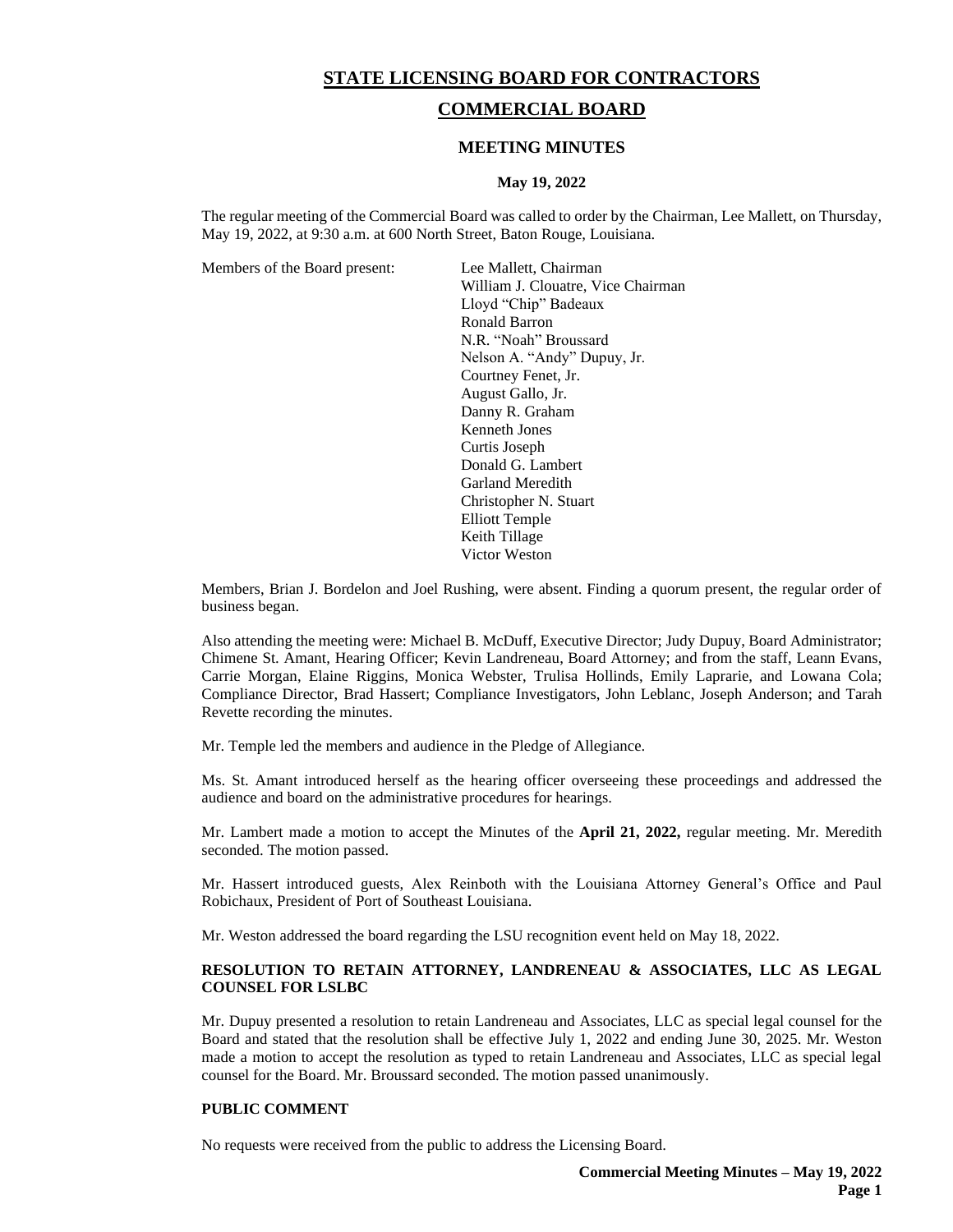### **NEW BUSINESS**

Leann Evans, Brad Hassert, John Leblanc and Joseph Anderson with the Compliance Department were sworn in.

### E. **COMPLIANCE HEARINGS:**

1. **GUILLORY PROFESSIONAL SERVICES, LLC,** Hammond, Louisiana – La. R.S. 37:2158(A)(4)

Ms. Evans gave a summary of the allegations and read the settlement offer presented by GUILLORY PROFESSIONAL SERVICES, LLC. Mr. Lambert made a motion to accept the settlement offer as presented, which included a no contest plea. Mr. Meredith seconded. The motion passed.

2. **O'QUINN SERVICES, L.L.C.,** New Orleans, Louisiana – La. R.S. 37:2160(A)(1)

Ms. Evans gave a summary of the allegations and read the settlement offer presented by O'QUINN SERVICES, L.L.C. Mr. Lambert made a motion to accept the settlement offer as presented, which included a no contest plea. Mr. Meredith seconded. The motion passed.

3. a) **TPI CONSTRUCTION & PAINTING, INC.,** Bellaire, Texas – La. R.S. 37:2158(A)(4)

Ms. Evans gave a summary of the allegations and read the settlement offer presented by TPI CONSTRUCTION & PAINTING, INC. Mr. Lambert made a motion to accept the settlement offer as presented, which included a no contest plea. Mr. Tillage seconded. The motion passed.

b) **JORGE SANCHEZ,** Houston, Texas – La. R.S. 37:2160(A)(1)

Ms. Evans gave a summary of the allegations. No one was present on behalf of JORGE SANCHEZ. Brad Hassert, Compliance Director, who was previously sworn, was called to the stand. Mr. Hassert reviewed the exhibit packet and provided testimony to the board. Mr. Landreneau entered the exhibit packet into evidence and it was admitted. Mr. Clouatre made a motion to find JORGE SANCHEZ to be in violation and to assess the maximum fine plus \$1000 in administrative costs. Mr. Gallo seconded. The motion passed.

4. **FULL SERVICE MAINTENANCE, INC.,** Eunice, Louisiana – La. R.S. 37: 2158(A)(3) and Rules and Regulations of the Board Section 135(A)

Mr. Hassert requested for this matter to be dismissed as the requested records had been produced prior to the hearing. Mr. Badeaux made a motion to dismiss this matter. Mr. Weston seconded. The motion passed.

5. a) **MID-SOUTH SUBCONTRACTORS, INC.,** Atlanta, Georgia – La. R.S. 37:2158(A)(4), 2158(A)(3) and Rules and Regulations of the Board Section 133(A)

Ms. Evans gave a summary of the allegations and read the settlement offer presented by MID-SOUTH SUBCONTRACTORS, INC. Mr. Lambert made a motion to accept the settlement offer as presented, which included a no contest plea. Mr. Weston seconded. The motion passed.

b) **CISNEROS VAZQUEZ SHEET METAL LLC,** Riverdale, Georgia – La. R.S. 37:2160(A)(1)

Ms. Evans gave a summary of the allegations. No one was present on behalf of CISNEROS VAZQUEZ SHEET METAL LLC. Brad Hassert, Compliance Director, who was previously sworn, was called to the stand. Mr. Hassert reviewed the exhibit packet and provided testimony to the board. Mr. Landreneau entered the exhibit packet into evidence and it was admitted. Mr. Clouatre made a motion to find CISNEROS VAZQUEZ SHEET METAL LLC to be in violation and to assess the maximum fine plus \$1000 in administrative costs. Mr. Joseph seconded. The motion passed.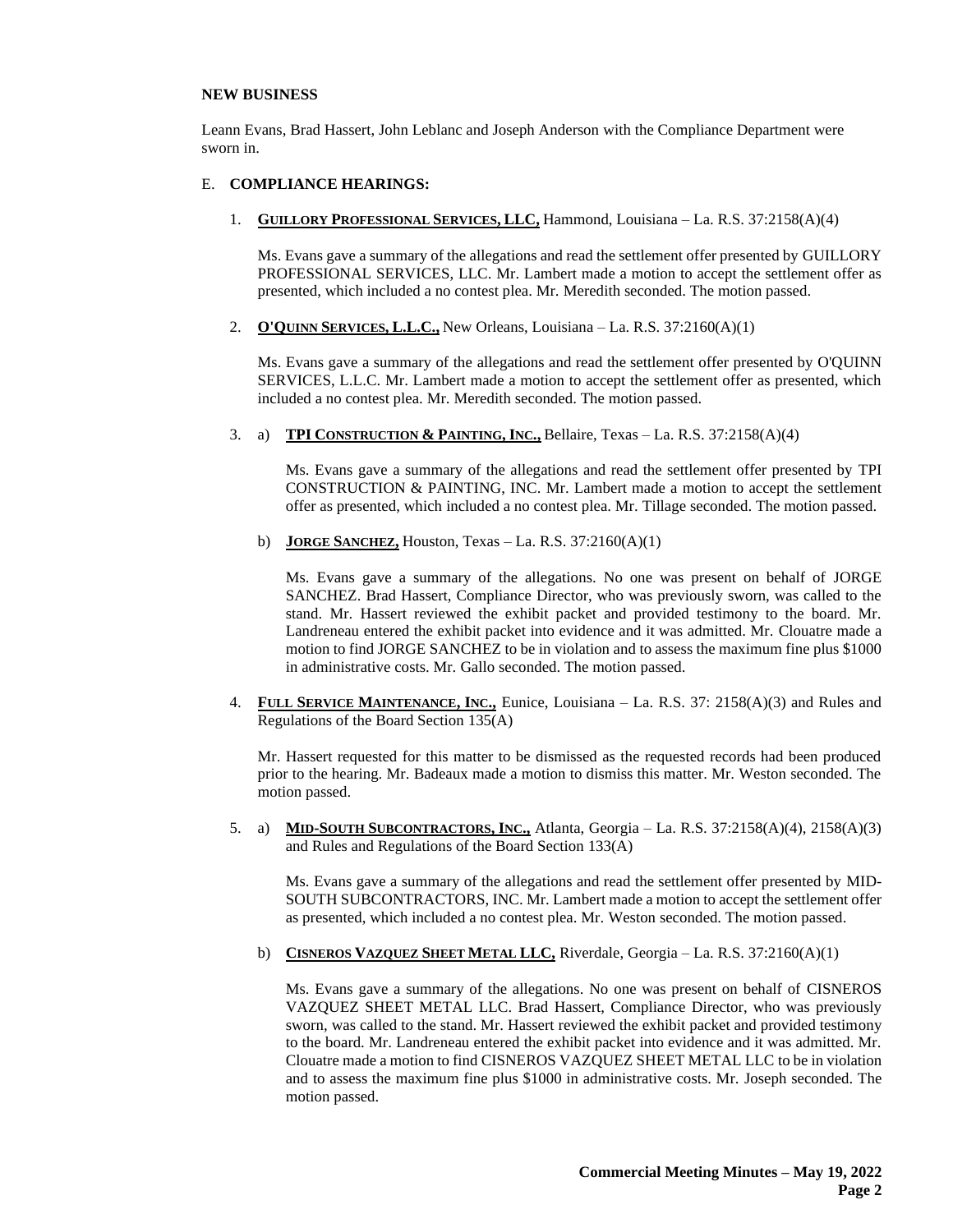### 6. **AMERICAN PLUMBING & MECHANICAL LLC,** Westminster, Colorado – La. R.S. 37:2160(A)(1)

Ms. Evans gave a summary of the allegations. No one was present on behalf of AMERICAN PLUMBING & MECHANICAL LLC. Brad Hassert, Compliance Director, who was previously sworn, was called to the stand. Mr. Hassert reviewed the exhibit packet and provided testimony to the board. Mr. Landreneau entered the exhibit packet into evidence and it was admitted. Mr. Temple made a motion to find AMERICAN PLUMBING & MECHANICAL LLC to be in violation and to assess the maximum fine plus \$1000 in administrative costs. Mr. Gallo seconded. The motion passed.

7. **BRIDGES CONSTRUCTION SERVICES, LLC,** New Orleans, Louisiana – La. R.S. 37: 2158(A)(3) and Rules and Regulations of the Board Section 135(A)

Damien Bridges was present on behalf of BRIDGES CONSTRUCTION SERVICES, LLC and was sworn in. Ms. Evans gave a summary of the allegations. Mr. Bridges entered a no contest plea. Mr. Temple made a motion to accept the plea. Mr. Tillage seconded. The motion passed. Investigator Joseph Anderson, who was previously sworn, was called to the stand. Mr. Anderson reviewed the exhibit packet and provided testimony to the board. Mr. Landreneau entered the exhibit packet into evidence and it was admitted. Mr. Landreneau questioned Mr. Bridges. The board questioned Mr. Bridges. The board questioned Mr. Anderson. Mr. Bridges gave a statement to the board regarding this matter. Mr. Hassert addressed the board regarding this matter. Mr. Clouatre made a motion to assess an administrative penalty of a \$1000 fine plus \$1000 in administrative costs. Mr. Temple seconded. The motion passed with opposition from Mr. Fenet.

8. a) **LAROCQUE HOMES AND OUTDOOR LIVING, L.L.C.,** Lake Charles, Louisiana – La. R.S. 37:2158(A)(4) 3 counts

Kyle LaRocque was present on behalf of LAROCQUE HOMES AND OUTDOOR LIVING, L.L.C. and was sworn in. Ms. Evans gave a summary of the allegations. Mr. LaRocque entered a no contest plea. Mr. Temple made a motion to accept the plea. Mr. Jones seconded. The motion passed. Brad Hassert, Compliance Director, who was previously sworn, was called to the stand. Mr. Hassert reviewed the exhibit packet and provided testimony to the board. Mr. Landreneau entered the exhibit packet into evidence and it was admitted. Mr. LaRoque gave a statement to the board regarding this matter. The board questioned Mr. LaRoque. Mr. LaRoque presented a settlement offer to the board. Mr. Lambert made a motion to accept the settlement offer as presented. Mr. Joseph seconded. The motion passed.

b) **ANGEL PLASENCIA,** Sulphur, Louisiana – La. R.S. 37:2160(A)(1)

ANGEL PLASENCIA was present and was sworn in. Ms. Evans gave a summary of the allegations. Mr. Plasencia entered a no contest plea. Mr. Temple made a motion to accept the plea. Mr. Graham seconded. The motion passed. Brad Hassert, Compliance Director, who was previously sworn, was called to the stand. Mr. Hassert reviewed the exhibit packet and provided testimony to the board. Mr. Landreneau entered the exhibit packet into evidence and it was admitted. Mr. Plasencia gave a statement to the board regarding this matter. The board questioned Mr. Plasencia. Mr. Hassert provided additional testimony to the board. Mr. Stuart made a motion to assess an administrative penalty of a \$5000 fine plus \$1000 in administrative costs and to allow the administrative penalty to be reduced to a \$1000 fine plus \$1000 in administrative costs if the company obtains the proper license within 120 days. Mr. Weston seconded. The motion passed.

c) **R & L ROOFING & SIDING LLC,** Westlake, Louisiana – La. R.S. 37:2160(A)(1)

Richard Mehus was present on behalf of R & L ROOFING & SIDING LLC and was sworn in. Ms. Evans gave a summary of the allegations. Mr. Mehus entered a no contest plea. Mr. Jones made a motion to accept the plea. Mr. Temple seconded. The motion passed. Brad Hassert, Compliance Director, who was previously sworn, was called to the stand. Mr. Hassert reviewed the exhibit packet and provided testimony to the board. Mr. Landreneau entered the exhibit packet into evidence and it was admitted. Mr. Mehus gave a statement to the board regarding this matter and presented a settlement offer to the board. Mr. Tillage made a motion to accept the settlement offer as presented. Mr. Barron seconded. The motion passed.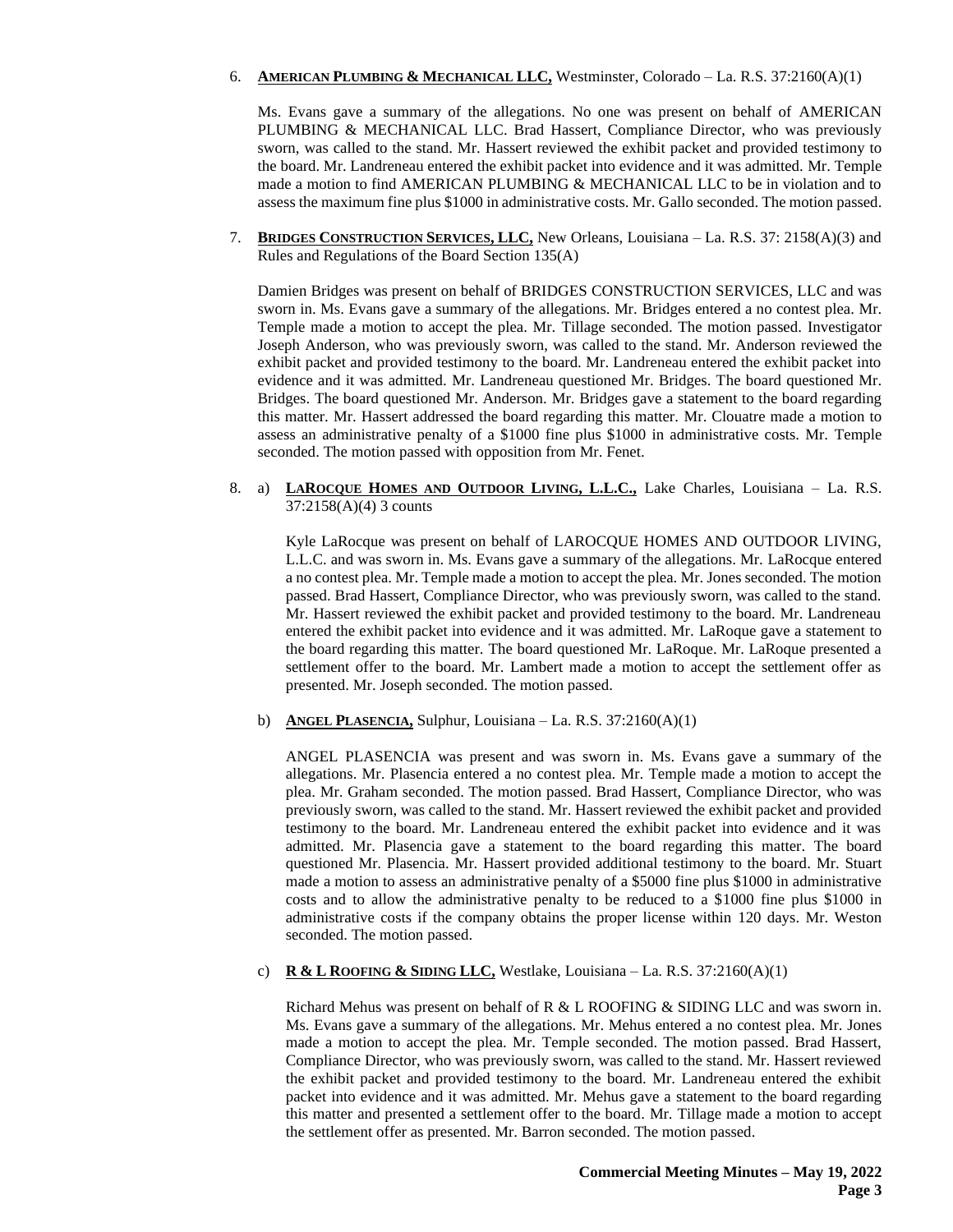# d) **VALICO CONSTRUCTION, LLC,** Lake Charles, Louisiana – La. R.S. 37:2160(A)(1)

Ms. Evans gave a summary of the allegations. No one was present on behalf of VALICO CONSTRUCTION, LLC. Brad Hassert, Compliance Director, who was previously sworn, was called to the stand. Mr. Hassert reviewed the exhibit packet and provided testimony to the board. Mr. Landreneau entered the exhibit packet into evidence and it was admitted. Mr. Lambert made a motion to find VALICO CONSTRUCTION, LLC to be in violation. Mr. Weston seconded. The motion passed. Mr. Weston made a motion to assess the maximum fine plus \$1000 in administrative costs. Mr. Grahma seconded. The motion passed.

# 9. a) **SELECT BUILDING SYSTEMS, INC.,** Prairieville, Louisiana – La. R.S. 37:2158(A)(4)

Ms. Evans gave a summary of the allegations and read the settlement offer presented by SELECT BUILDING SYSTEMS, INC. Mr. Lambert made a motion to accept the settlement offer as presented, which included a no contest plea. Mr. Weston seconded. The motion passed.

b) **NMB CONSTRUCTION LLC,** Gonzales, Louisiana – La. R.S. 37:2160(A)(1)

Ms. Evans gave a summary of the allegations and read the settlement offer presented by NMB CONSTRUCTION LLC. Mr. Lambert made a motion to accept the settlement offer as presented, which included a no contest plea. Mr. Gallo seconded. The motion passed.

# 10. **SOUTHERN CASEWORK & FIXTURE CO., LLC,** Jesup, Georgia – La. R.S. 37:2160(A)(1)

Ms. Evans gave a summary of the allegations. No one was present on behalf of SOUTHERN CASEWORK & FIXTURE CO., LLC. Brad Hassert, Compliance Director, who was previously sworn, was called to the stand. Mr. Hassert reviewed the exhibit packet and provided testimony to the board. Mr. Landreneau entered the exhibit packet into evidence and it was admitted. Mr. Badeaux made a motion to find SOUTHERN CASEWORK & FIXTURE CO., LLC to be in violation and to assess the maximum fine plus \$1000 in administrative costs. Mr. Weston seconded. The motion passed.

11. a) **HOLYFIELD CONSTRUCTION, INC.,** Monroe, Louisiana – La. R.S. 37:2158(A)(4)

Ms. Evans gave a summary of the allegations and read the settlement offer presented by HOLYFIELD CONSTRUCTION, INC. Mr. Temple made a motion to accept the settlement offer as presented, which included a no contest plea. Mr. Tillage seconded. The motion passed.

b) **FORGE BUILDING COMPANY, LLC,** Boise, Idaho – La. R.S. 37:2160(A)(1)

Ms. Evans gave a summary of the allegations and read the settlement offer presented by FORGE BUILDING COMPANY, LLC. Mr. Joseph made a motion to accept the settlement offer as presented, which included a no contest plea. Mr. Graham seconded. The motion passed.

# 12. **REEL ROOFING AND CONSTRUCTION, LLC,** Houston, Texas – La. R.S. 37:2160(A)(1)

Ms. Evans gave a summary of the allegations. No one was present on behalf of REEL ROOFING AND CONSTRUCTION, LLC. Brad Hassert, Compliance Director, who was previously sworn, was called to the stand. Mr. Hassert reviewed the exhibit packet and provided testimony to the board. Mr. Landreneau entered the exhibit packet into evidence and it was admitted. Mr. Joseph made a motion to find REEL ROOFING AND CONSTRUCTION, LLC to be in violation and to assess the maximum fine plus \$1000 in administrative costs. Mr. Tillage seconded. During discussion of the motion, the board questioned staff regarding this matter. The motion was called to a vote and the motion passed.

13. a) **CHAUHAN CONSTRUCTION LLC,** Covington, Louisiana – La. R.S. 37:2158(A)(4) 5 counts

Ms. Evans gave a summary of the allegations and read the settlement offer presented by CHAUHAN CONSTRUCTION LLC. Mr. Barron made a motion to accept the settlement offer as presented, which included a no contest plea. Mr. Temple seconded. The motion passed.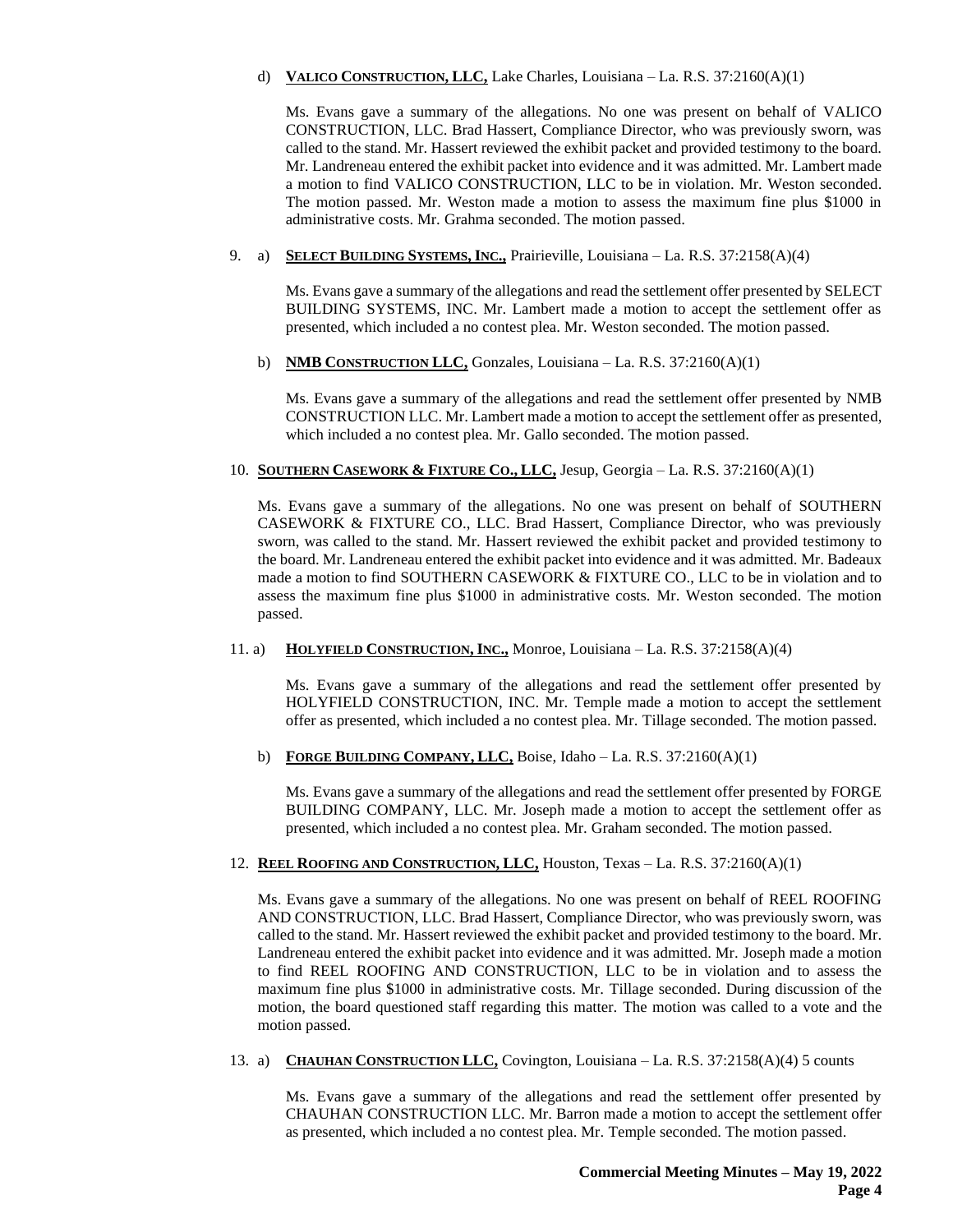### b) **ROBERT MIRANDA D/B/A GENNESIS CONSTRUCTION,** Plano, Texas – La. R.S. 37:2160(A)(1)

Ms. Evans gave a summary of the allegations and read the settlement offer presented by ROBERT MIRANDA D/B/A GENNESIS CONSTRUCTION. Mr. Lambert made a motion to accept the settlement offer as presented, which included a no contest plea. Mr. Stuart seconded. The motion passed.

c) **FRANK TISCARENO,** Harlingen, Texas – La. R.S. 37:2160(A)(1)

Ms. Evans gave a summary of the allegations and read the settlement offer presented by FRANK TISCARENO. Mr. Graham made a motion to accept the settlement offer as presented, which included a no contest plea. Mr. Tillage seconded. The motion passed.

d) **JULIAN FERNANDEZ,** Alamo, Texas – La. R.S. 37:2160(A)(1)

Ms. Evans gave a summary of the allegations. No one was present on behalf of JULIAN FERNANDEZ. Brad Hassert, Compliance Director, who was previously sworn, was called to the stand. Mr. Hassert reviewed the exhibit packet and provided testimony to the board. Mr. Landreneau entered the exhibit packet into evidence and it was admitted. Mr. Badeaux made a motion to find JULIAN FERNANDEZ to be in violation and to assess the maximum fine plus \$1000 in administrative costs. Mr. Weston seconded. The motion passed.

14. **ANNEX CONSTRUCTION OF RUSTON, LLC,** Indianapolis, Indiana – La. R.S. 37:2158(A)(4)

Mr. Meredith recused himself from this matter. Ms. Evans gave a summary of the allegations. No one was present on behalf of ANNEX CONSTRUCTION OF RUSTON, LLC. Brad Hassert, Compliance Director, who was previously sworn, was called to the stand. Mr. Hassert reviewed the exhibit packet and provided testimony to the board. Mr. Landreneau entered the exhibit packet into evidence and it was admitted. Mr. Temple made a motion to find ANNEX CONSTRUCTION OF RUSTON, LLC to be in violation and to assess the maximum fine plus \$1000 in administrative costs. Mr. Graham seconded. The motion passed.

15. **ALFRED GREEN BUILDERS AND ALFRED GREEN,** New Orleans, Louisiana – La. R.S. 37:2158(A)(3) and Rules and Regulations of the Board Section 135(A); 2158(A)(5); and 2158(A)(9)

Ms. Evans gave a summary of the allegations. No one was present on behalf of ALFRED GREEN BUILDERS AND ALFRED GREEN. Investigators Sean Beavers and Joseph Anderson were called to the stand. Mr. Beavers was sworn in, and Mr. Anderson was previously sworn in. Mr. Landreneau questioned Mr. Anderson. Mr. Anderson provided testimony to the board and stated that Mr. Green provided a letter to the board pleading no contest to these violations, which the letter was provided in the exhibit packet. Mr. Beavers provided testimony to the board. Mr. Landreneau questioned Mr. Beavers. Mr. Clouatre made a motion to revoke all licenses and the qualifying party status for ALFRED GREEN BUILDERS AND ALFRED GREEN. Mr. Jones seconded. The motion passed. Mr. Anderson reviewed the exhibit packet. Mr. Landreneau entered the exhibit packet into evidence and it was admitted.

# F. **STATUTORY CITATIONS:**

Ms. Evans presented the statutory citations. Mr. Jones made a motion to accept the statutory citations as presented. Mr. Temple seconded. The motion passed.

# **OLD BUSINESS**

# G. **REQUESTS FOR REHEARING:**

1. **TITAN CORE LLC,** Lynn Haven, Florida – La. R.S. 37: 2160(A)(1)

Wilson Martinez was present on behalf of TITAN CORE LLC and was sworn in. Mr. Jones made a motion to rehear this matter. Mr. Temple seconded. The motion passed. Ms. Evans gave a summary of the allegations. Mr. Martinez entered a no contest plea. Mr. Temple made a motion to accept the plea. Mr. Jones seconded. The motion passed. Mr. Martinez presented a settlement offer to the board. The board questioned Mr. Martinez. Mr. Dupuy made a motion to accept the settlement offer as presented. Mr. Joseph seconded. The motion passed.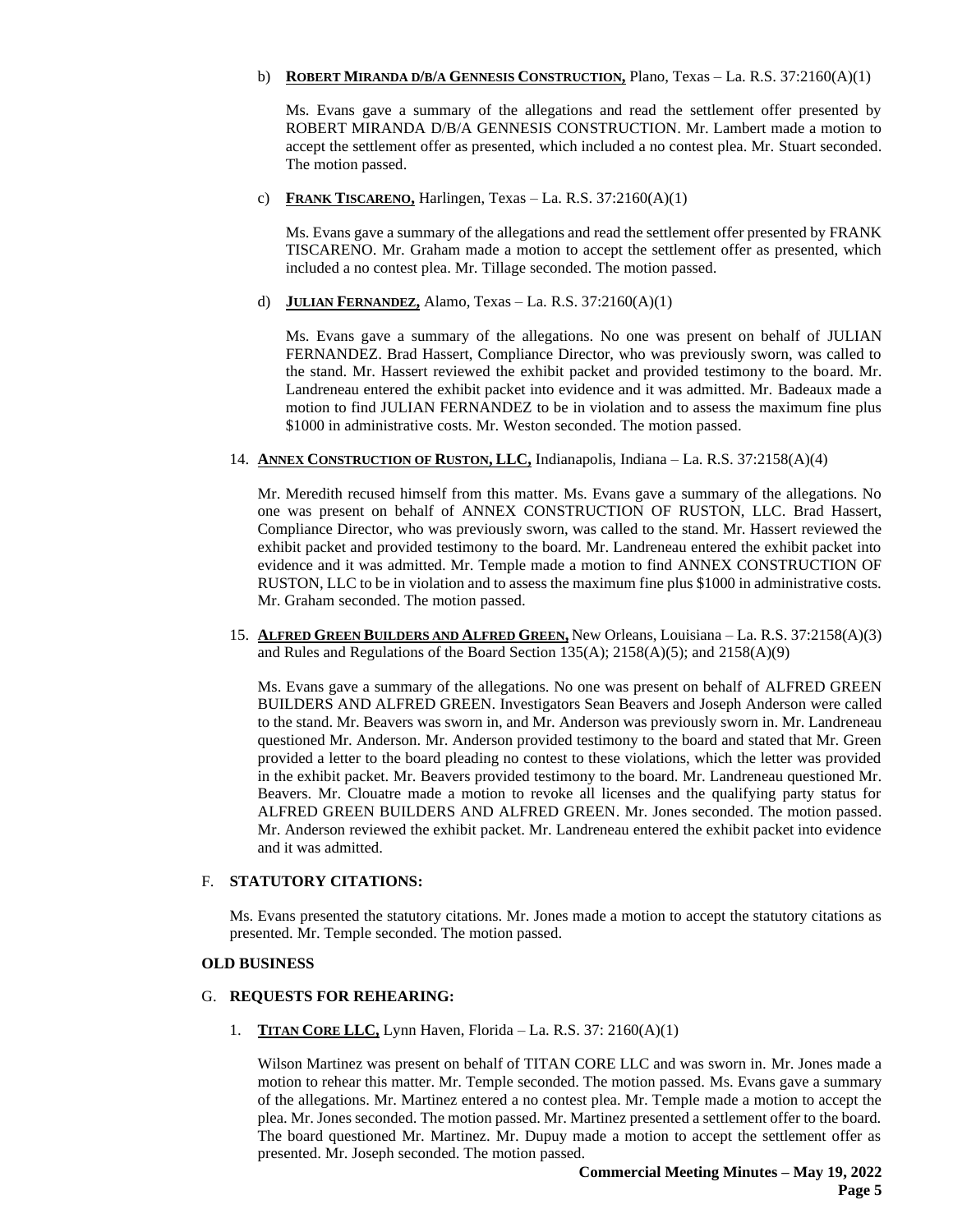### 2. **SHAW AC & ELECTRICAL LLC,** Kentwood, Louisiana – La. R.S. 37:2158(A)(4)

Mr. Hassert requested for the previous action taken against SHAW AC & ELECTRICAL LLC at the March 17, 2022, Commercial Meeting be rescinded. Mr. Jones made a motion to rescind the previous action taken against SHAW AC & ELECTRICAL LLC at the March 17, 2022, Commercial Meeting. Mr. Temple seconded. The motion passed.

### H. **APPLICATIONS; ADDITIONAL CLASSIFICATIONS; RECIPROCITY**

- 1. Residential Building Subcommittee Report
	- a. Consideration of additional classifications for residential licenses, residential applications and home improvement registrations as listed and attached to the agenda. (Pages 6-20)

Mr. Temple made a motion to approve the additional classifications for residential licenses as listed on the agenda, and Mr. Joseph seconded. The motion passed.

Mr. Temple made a motion to approve the residential applications as listed on the agenda, and Mr. Joseph seconded. The motion passed.

Mr. Temple made a motion to approve the home improvement applications as listed on the agenda, and Mr. Joseph seconded. The motion passed.

b. Consideration of the actions of the **May 18, 2022,** Residential Building Subcommittee.

Mr. Temple made a motion to approve and ratify the actions taken at the May 18, 2022, Residential Building Subcommittee meeting and Mr. Jones seconded. The motion passed.

2. Consideration of reciprocity and exemption requests as listed and attached to the agenda. (Pages 21- 24)

Based on Staff recommendations, Mr. Dupuy made a motion to approve the exemptions based on Reciprocity as listed on the agenda. Mr. Weston seconded. The motion passed.

Based on Staff recommendations, Mr. Dupuy made a motion to approve the Exemptions as listed on the agenda. Mr. Weston seconded. The motion passed.

3. Consideration of mold remediation application as listed and attached to the agenda. (Page 25)

Mr. Lambert made a motion to approve the mold remediation application as listed on the agenda, and Mr. Meredith seconded. The motion passed.

4. Consideration of additional classifications as listed and attached to the agenda. (Pages 26-29)

Mr. Lambert made a motion to approve the additional classifications as listed on the agenda, and Mr. Meredith seconded. The motion passed.

5. Consideration of commercial applications as listed and attached to the agenda. (Pages 30-40)

Mr. Lambert made a motion to approve the commercial applications as listed on the agenda. Mr. Meredith seconded. The motion passed.

#### I. **REPORTS:**

- 1. Legislative/Rules and Regulations Report Mr. McDuff gave a summary of the 2022 legislative session in relation to LSLBC.
- 2. Finance Report (budget-to-actual comparisons) Mr. Dupuy asked for a motion to accept the financial statement for the period ending April 30, 2022, as presented. Mr. Clouatre made a motion to accept the financial statement for the period ending April 30, 2022, as presented. Mr. Broussard seconded. The motion passed. Mr. Dupuy asked for a motion to accept the 2021 Audit Report as typed. Mr. Weston made a motion to accept the 2021 Audit Report as typed. Mr. Stuart seconded. The motion passed.